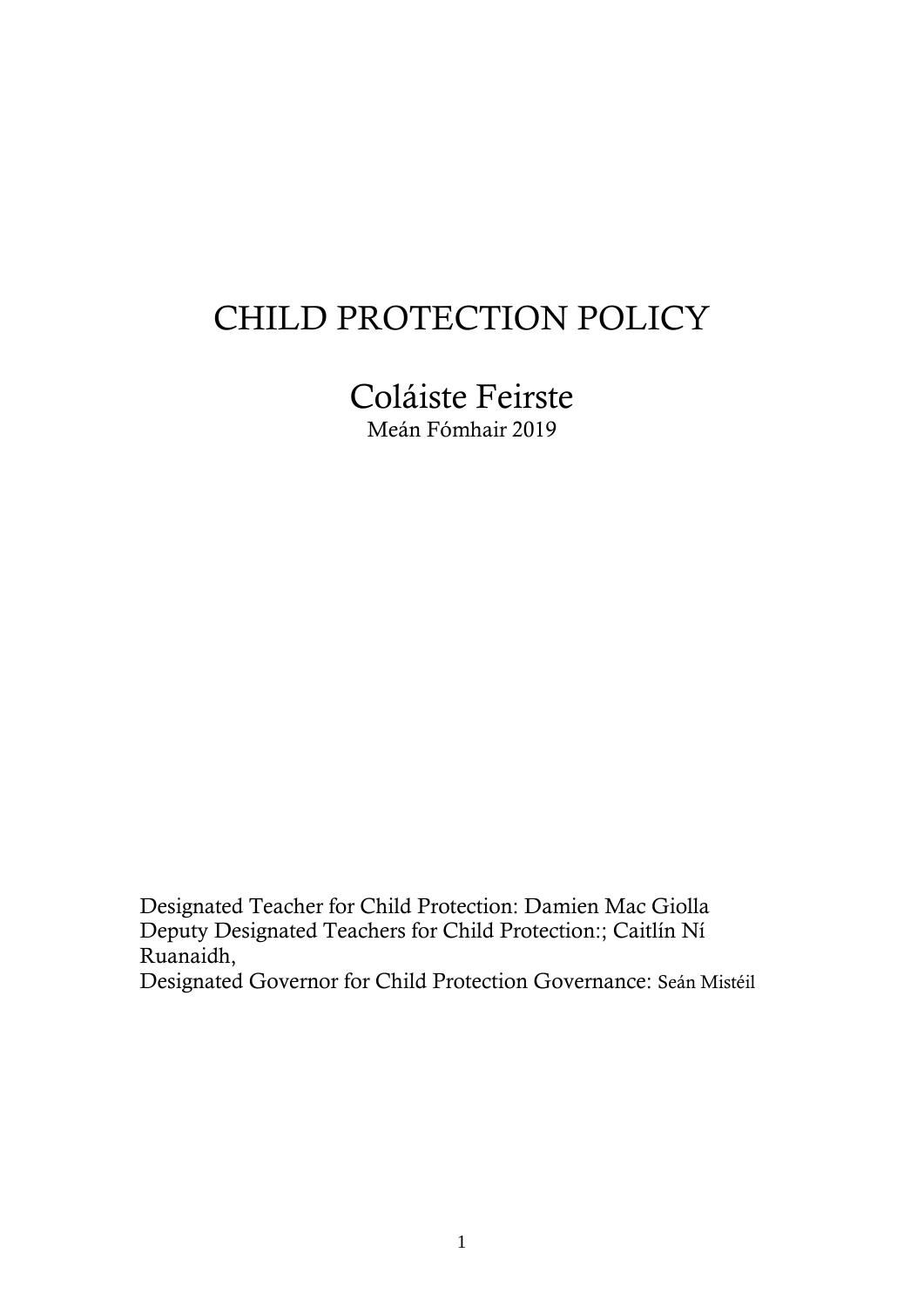## Contents

| Introduction                                                                                                                                                    | 3  |
|-----------------------------------------------------------------------------------------------------------------------------------------------------------------|----|
| What is Child Abuse/Symptoms of Child Abuse<br><b>Physical Abuse</b><br><b>Emotional Abuse</b><br><b>Sexual Abuse</b><br>• Neglect<br>Exploitation<br>$\bullet$ | 4  |
| Anti-Bullying                                                                                                                                                   | 5  |
| Procedures for reporting suspected (or disclosed)<br>child abuse                                                                                                | 6  |
| Role of Designated Teacher (DT)/Deputy Designated<br><b>Teacher (DDT)</b>                                                                                       | 7  |
| <b>Record Keeping</b>                                                                                                                                           | 8  |
| How a parent can raise a concern                                                                                                                                | 9  |
| <b>Physical Restraint</b>                                                                                                                                       | 10 |
| The Preventative Curriculum                                                                                                                                     | 10 |
| The internet and digital technologies, photography                                                                                                              | 10 |
| <b>Educational Trips</b>                                                                                                                                        | 11 |
| <b>Reviewing Child Protection Procedures</b>                                                                                                                    | 11 |
| Coláiste Feirste vetting procedures                                                                                                                             | 11 |
| Appendix 1                                                                                                                                                      |    |
| <b>Guidelines for volunteers</b>                                                                                                                                | 12 |
| Appendix 2                                                                                                                                                      |    |
| A Code of Conduct for all staff                                                                                                                                 | 16 |
| Review date: Meán Fómhair 2019                                                                                                                                  |    |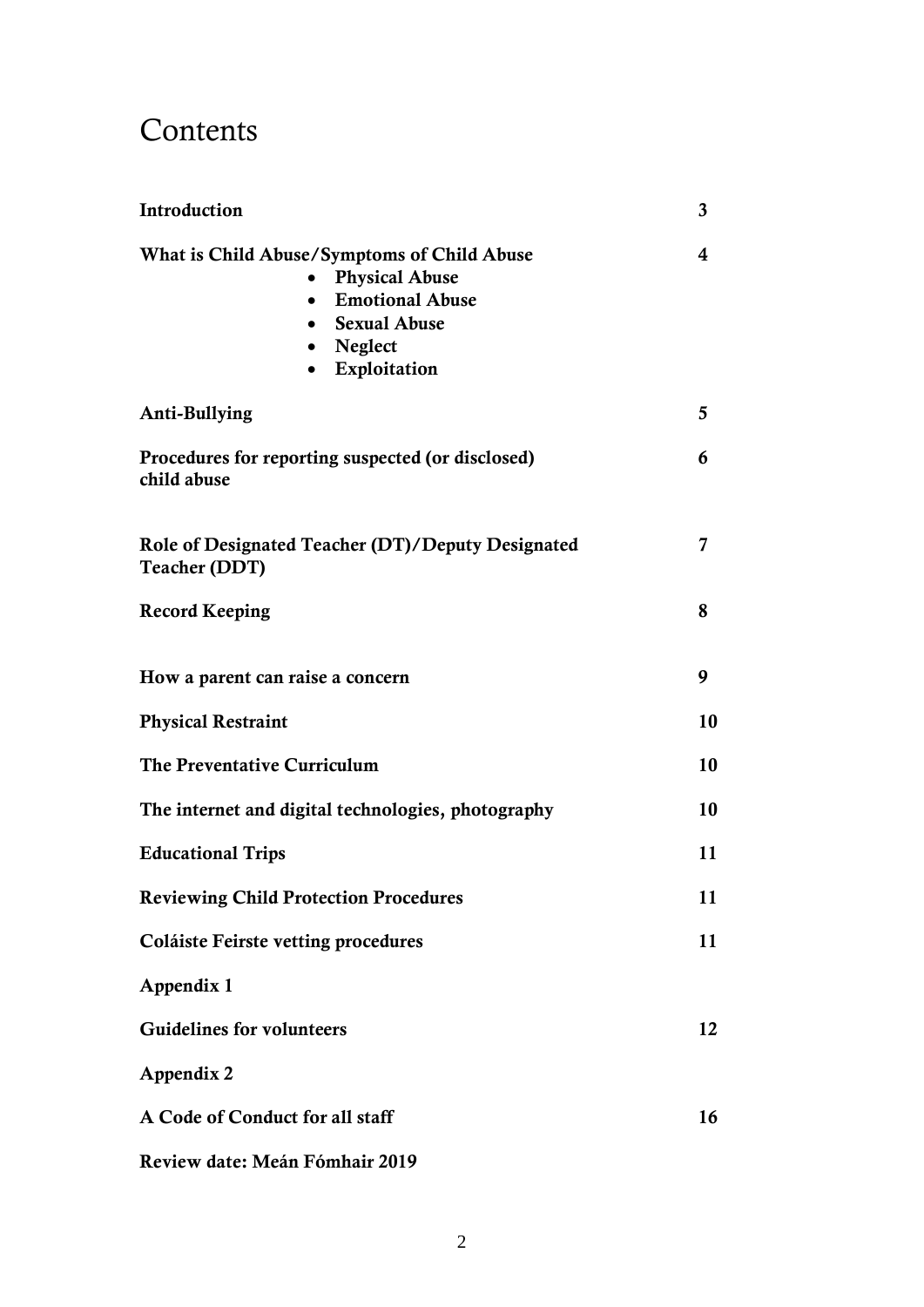#### INTRODUCTION

The governors and staff of Coláiste Feirste fully recognise the contribution it makes to safeguarding children. We recognise that all staff, including volunteers, have a full and active part in protecting our pupils from harm.

All staff and Governors believe that our school should provide a caring, positive, safe and stimulating environment which promotes the social physical and moral development of the individual child.

This policy is informed by the guidance and procedures set out by DE 'Pastoral Care in Schools: Child Protection (1999) and the Area Child Protection Committees' (ACPC) Regional Policy and Procedures (2005).

The central thrust of The Children (Northern Ireland) Order 1995 is that *the welfare of the child must be the paramount consideration* in all decision concerning the child.This is also reflected in Article 3 of the UN Convention on the Rights of the Child *– the best interests of the child shall be of primary consideration.* The 'paramountcy' of the child principle underpins our Child Protection policy and procedures.

Our policy applies to all staff, governors and volunteers working in the school. The purpose of the procedures set out in this policy is to safeguard and protect our pupils by ensuring that every adult who works in our school – teachers, nonteaching staff and volunteers – has clear guidance on the action which is required where abuse or neglect of a child is suspected. The issue of child abuse will not be ignored by anyone who works in our school, and we know that some forms of child abuse are also a criminal offence.

There are five main elements to our policy:

- 1. Establishing a safe environment in which children can learn and develop
- 2. Developing and implementing procedures for identifying and reporting cases, or suspected cases, of abuse
- 3. Ensuring we practice safe recruitment in checking the suitability of staff and volunteers to work with children
- 4. Raising awareness of child protection issues and equipping children with the skills needed to keep them safe
- 5. Supporting pupils who have been abused in accordance with his/her agreed child protection plan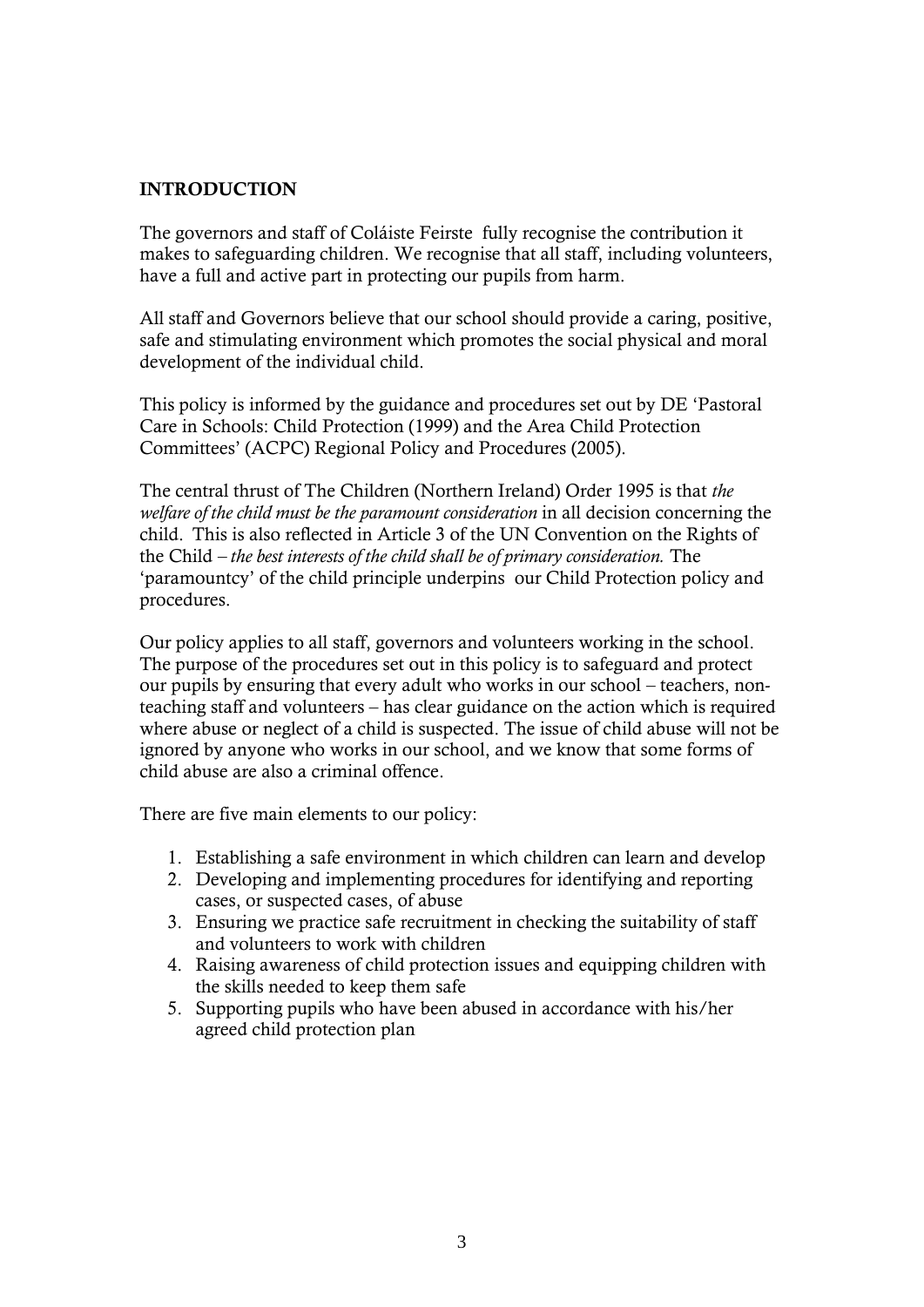## THE SAFEGUARDING TEAM AT COLÁISTE FEIRSTE

Chair Of Governors: Seán Mistéil Designated Governor for Child Protection Governance: Seán Mistéil Principal: Mícheál Mac Giolla Gunna Designated Teacher for Child Protection Damien Mac Giolla Deputy Designated Teachers for Child Protection, Caitlín Ní Runaidh.

#### WHAT IS CHILD ABUSE?

(A child is a person under the age of 18 years as defined in the Children Order)

Child Abuse occurs when 'a child is neglected, harmed or not provided with proper care. Children maybe abused in many settings, in a family, in an institutional or community setting, by those known to them, or more rarely by a stranger.' (ACPC, 2005)

#### Types of Abuse

Physical Abuse – is the deliberate physical injury to a child, or the wilful neglectful failure to prevent physical injury or suffering. This may include hitting, shaking, throwing, poisoning, burning or scalding, drowning, suffocating, confinement to a room or cot, or inappropriately giving drugs to control behaviour. (ACPC, 2005)

Possible signs or symptoms of physical abuse include:

- Unexplained bruises (in places difficult to mark)
- Human bite marks, welts or bald spots
- Unexplained lacerations, fractions or abrasions
- Untreated injuries
- Self-destructive tendencies
- Chronic runaway
- Fear of going home

Emotional Abuse – is the persistent emotional ill treatment of a child such as to cause severe and persistent adverse effects on the child's emotional development. It may involve conveying to a child that he is worthless or unloved, inadequate, or valued only insofar as he meets the needs of another person. It may involve causing a child frequently to feel frightened or in danger, or the exploitation or corruption of a child. Domestic violence, adult mental health problems and parental substance misuse may expose a child to emotional abuse. (ACPC, 2005)

Possible signs or symptoms of emotional abuse include:

- Bullying of others
- Change in personality from outgoing to withdrawn
- Difficulty in forming / maintaining relationships with others
- Depression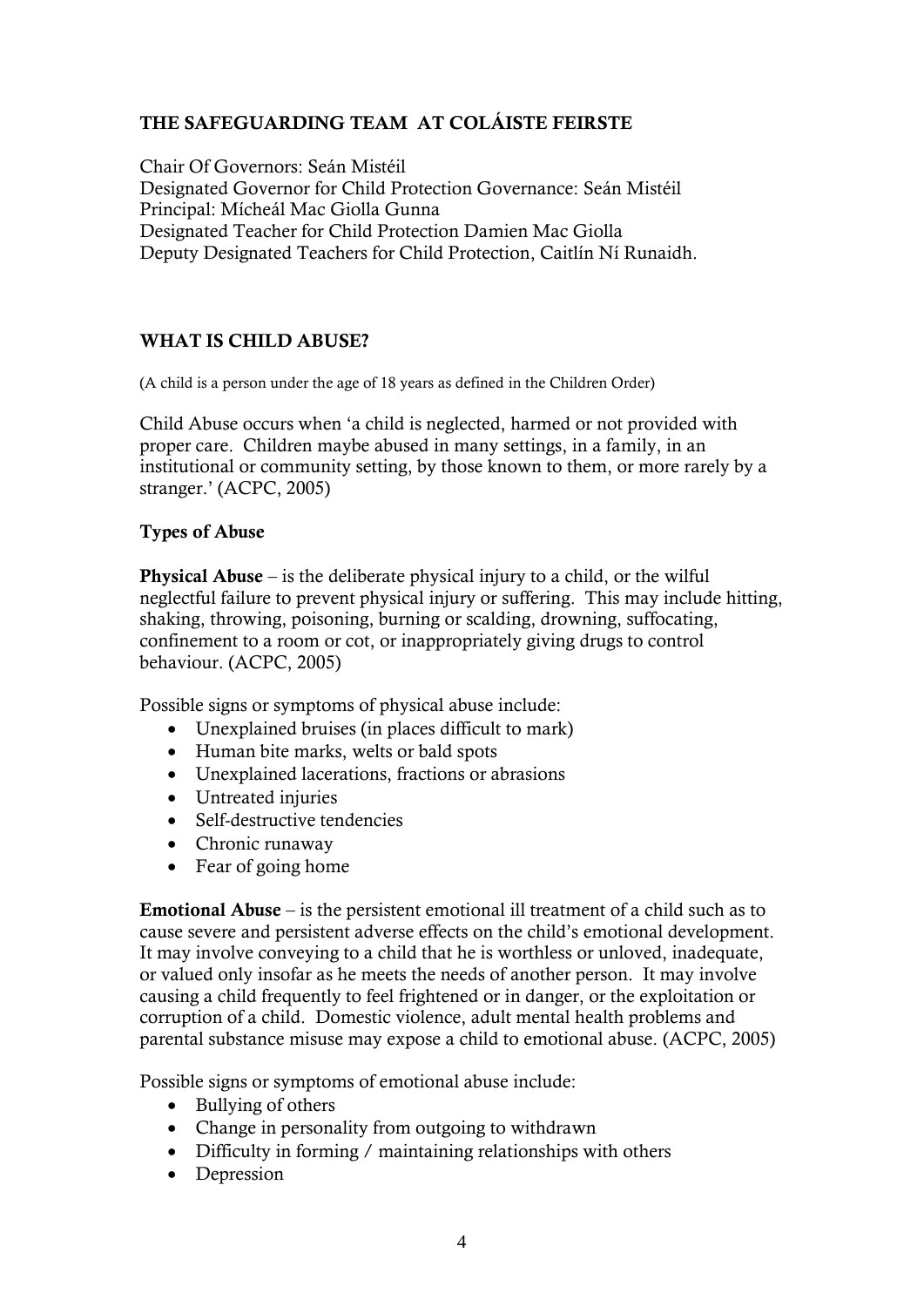- Signs of mutilation
- Attention seeking
- Chronic runaway
- Wetting and soiling
- Sudden speech disorders
- Low self-esteem

Sexual Abuse – involves forcing or enticing a child to take part in sexual activities. The activities may involve physical contact, including penetrative or non-penetrative acts. They may include non-contact activities, such as involving children to look at, or in the production of, pornographic material or watching sexual activities, or encouraging children to behave in sexually inappropriate ways. (ACPC, 2005)

Possible signs or symptoms of sexual abuse include:

- Bruised or sore genitals
- Genital infection
- Difficulty in walking or sitting
- Inappropriate sexualised language or behaviour
- Low self-esteem
- Chronic depression
- Substance abuse
- Personality changes
- Fear of going home

Neglect – is the persistent failure to meet a child's physical, emotional and/or psychological needs, likely to result in significant harm. It may involve a parent or carer failing to provide adequate food, shelter and clothing, failing to protect a child from physical harm or danger, failing to ensure access to appropriate medical care or treatment, lack of stimulation or lack of supervision. It may also include non-organic failure to thrive. (ACPC, 2005)

Possible signs or symptoms of neglect include:

- Poor hygiene
- Constant hunger/cramming food
- Inadequate / inappropriate clothing
- Constant tiredness
- Exposed to danger / lack of adequate supervision
- Untreated illness
- Lack of peer relationships
- Compulsive stealing / begging

A child may suffer or be at risk of suffering from one or more types of abuse and abuse may take place on a single occasion or may occur repeatedly over time.

#### Bullying

Bullying is a highly distressing and damaging form of abuse and is not tolerated in Coláiste Feirste .Our anti- bullying policy is set out in a separate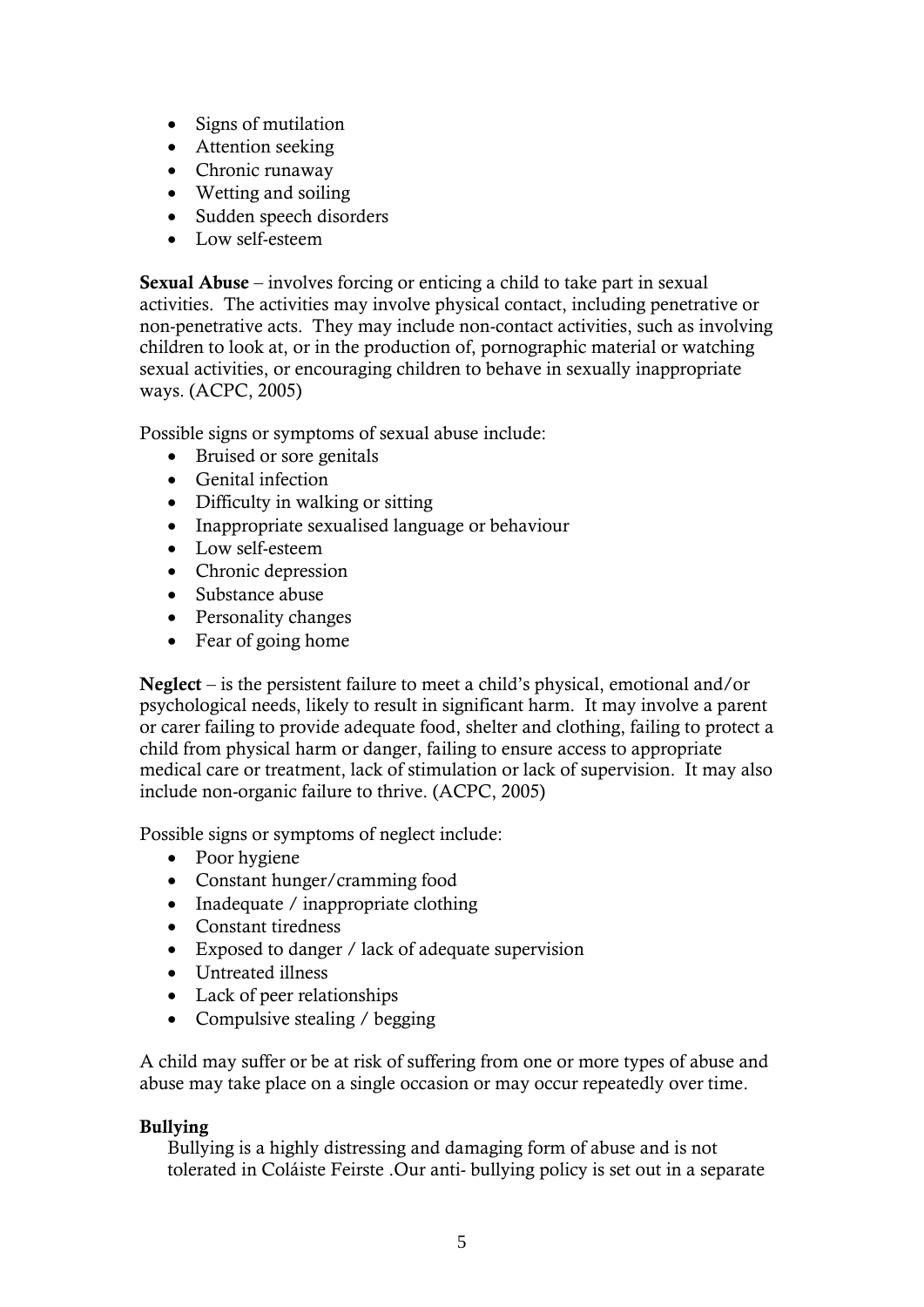policy and acknowledges that to allow or condone bullying may lead to consideration under child protection procedures.

#### PROCEDURES FOR REPORTING SUSPECTED (OR DISCLOSED) CHILD ABUSE

The designated teacher for child protection (DT) is Damien Mac Giolla In his absence the deputy designated teacher for child protection (DDT), Caitlín Ní Runaidh, will assume responsibility for child protection. On the rare occasion that neither DT nor DDT is in the school the Principal Micheál Mac Giolla Ghunna will assume responsibility for child protection.

If a child makes a disclosure to a teacher or other member of staff which gives rise to concerns about possible abuse, or if a member of staff has concerns about a child, the member of staff must act promptly.

He/she should not investigate – this is a matter for social services – but should report these concerns immediately to the DT, discuss the matter with him/her, make full notes (signing and dating them), and had the note to the DT.

The DT will discuss the matter with the Principal as a matter of urgency to plan a course of action, and ensure that a written record of decisions is made.

The DT, in consultation with the Principal, will decide whether, in the best interests of the child, the matter needs to be referred to social services. If there are concerns that the child may be at risk of significant harm, the school is obliged to make a referral to social services. Unless there are concerns that a parent may be the possible abuser, the parents will be informed immediately.

The DT may seek clarification or advice and consult with The Child Protection Support Service for Schools (CPSSS) - Designated Officer for Child Protection at the BELB, or a senior social worker before a referral is made. No decisions to refer a child to social services will be made without full consideration and on appropriate advice. The safety of the child is our first priority.

Where there are concerns about possible abuse, the DT will inform:

- Social Services
- **ELB's/CCMS's Designated Officer for Child Protection**

#### (This will be done in an envelope marked 'CONFIDENTIAL – CHILD PROTECTION').

If a complaint about possible child abuse is made against a member of staff, the Principal (or the DT if the Principal is unavailable) must be informed immediately. The above procedures will apply (unless the complaint is about the designated teacher or the Principal). Where the matter is referred to social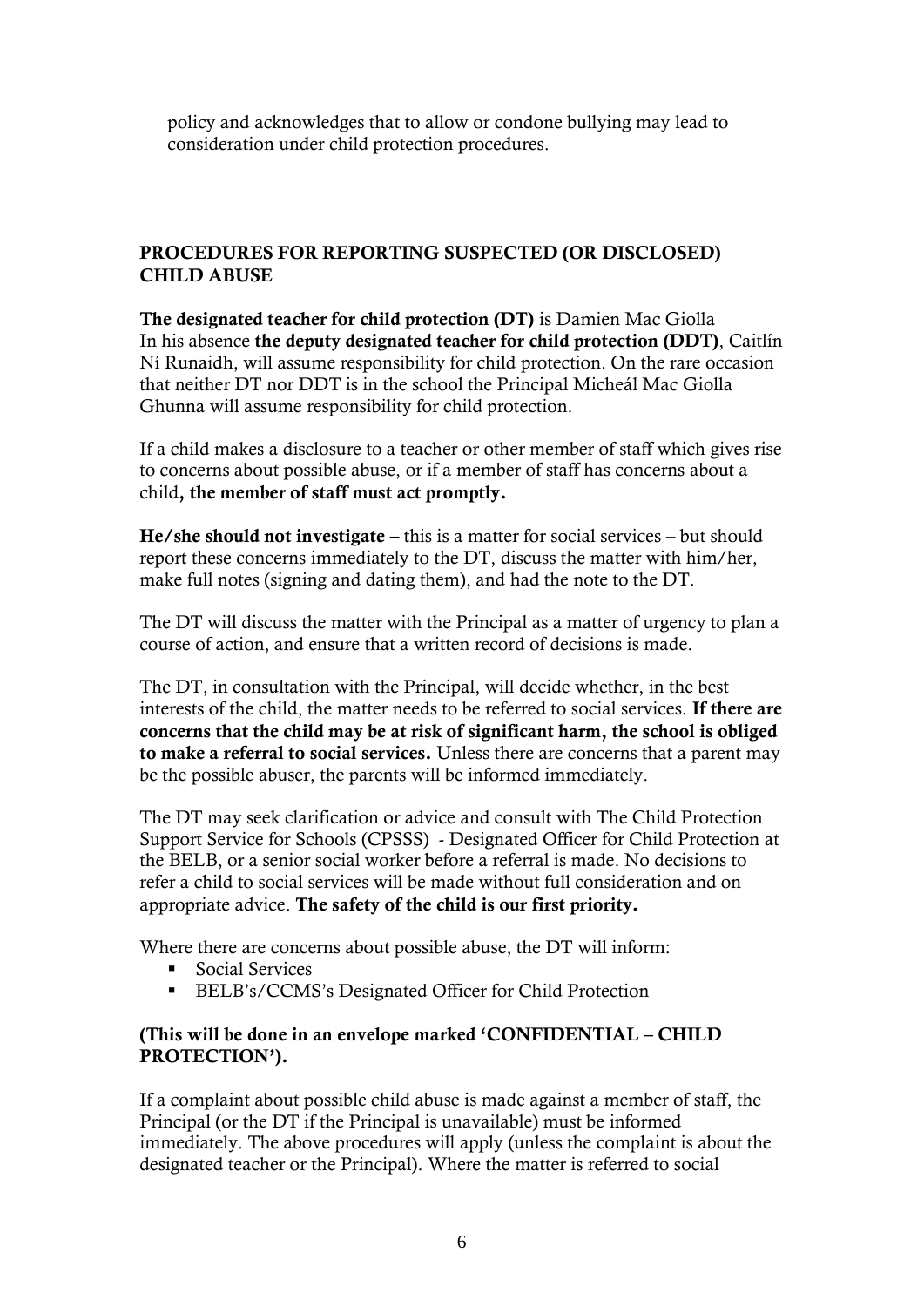services the member of staff may be removed from duties involving direct contact with pupils, and may be suspended from duty as a precautionary measure pending investigations by social services. The Chairperson of the Board of Governors will be informed immediately.

If a complaint about possible child abuse is made against the Principal, the DT must be informed immediately. He/she will inform the Chairperson of the Board of Governors and together they will take appropriate advice and ensure the necessary action is taken.

If any member of staff feels unsure about what to do if he/she has concerns about a child, or unsure about being able to recognise signs or symptoms of possible child abuse, he/she should talk with the DT.

It should be noted that the information given to members of staff about possible child abuse cannot be held 'in confidence'. In the interests of the child, staff may need to share this information with other professionals. However, only those who need to know will be informed.

#### ROLE OF THE DESIGNATED TEACHER (DT) AND DEPUTY DESIGNATED TEACHER (DDT)

The DT:

- To provide training to all school staff including support staff
- Being available to discuss the child protection concerns of any member of staff
- Responsibility for recordkeeping of all child protection concerns
- Making referrals to Social services or PSNI Public Protection Units
- Liaising with EA /CCMS Designated Officers for Child Protection
- Keeping the school principal informed
- The lead responsibility for the development and updating of the school's child protection policy
- Ensures parents receive a copy of the child protection policy every 2 years which alerts them to the fact that referrals may be made and the role of the school on this
- Promotion of a child protection ethos in the school
- Written reports to the Board of Governors regarding child protection
- Maintains all records pertaining to child protection in a secure location (accessed only by The Safeguarding Team as appropriate)

#### $DDT$

To support and undertake the duties of the Designated Teacher for Child Protection as required

## Record Keeping

The school principal (or in the case where the principal is being accused, the chairperson of the board of governors) will ensure that a proper record is kept, dated and signed, of every complaint received.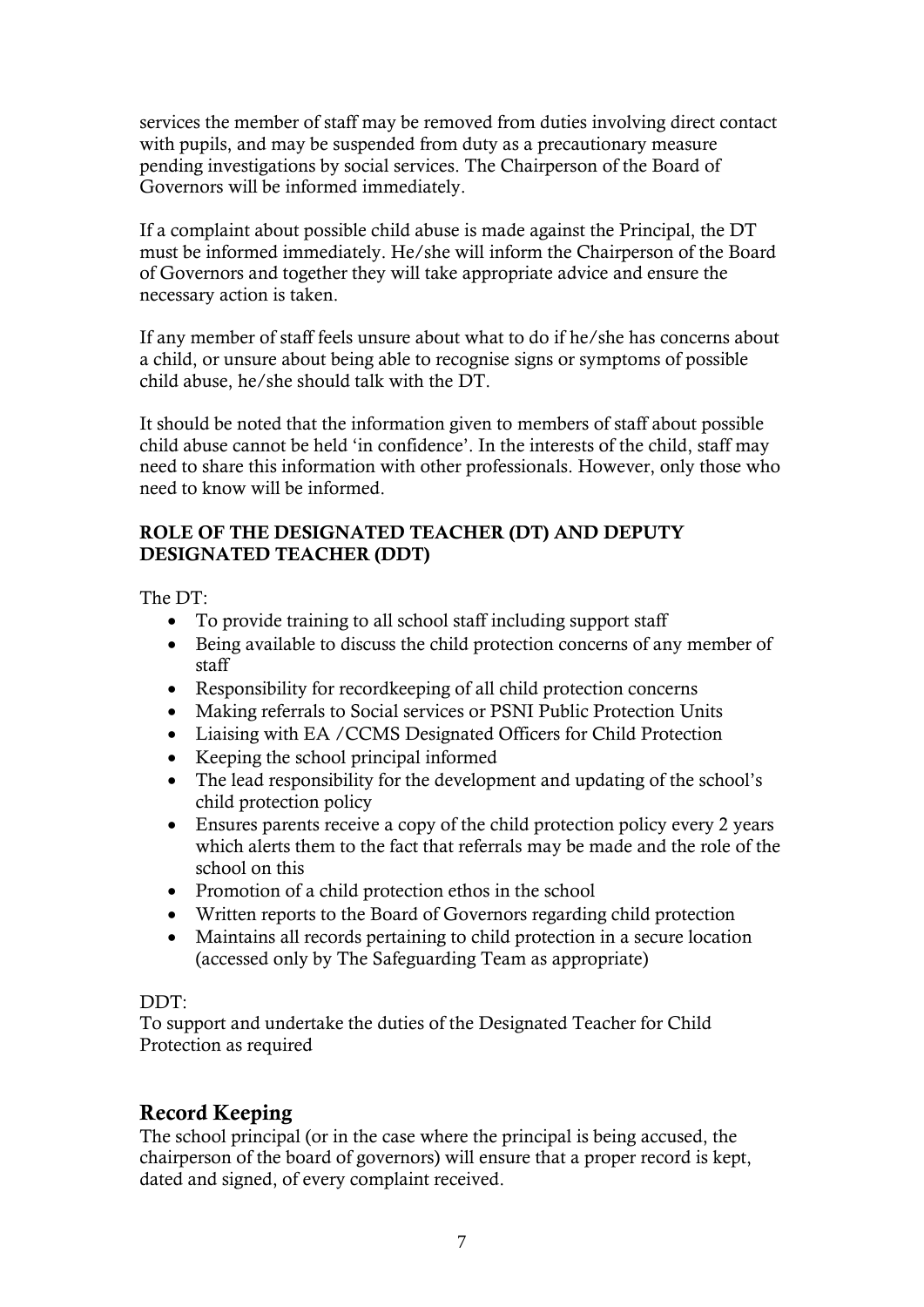## Keeping of Factual Record.

- The nature of the information.
- Days, dates, times.
- Personnel who have been involved, informed of the referral.
- Observations.
- Action taken-reason for action.
- If the case was referred to Social services, how was this done, when was it done and who did it, the name and the position of the person who received the referral; and every current contact with Social Services about the case. In the case of a referral the DT makes a telephone call to Social services and a follow up in writing on a UNOCINI template within 24 hours.
- A signed and date record by the DT.
- If the complaint is against he principal the chairperson of the board of governors will have the responsibility for record keeping.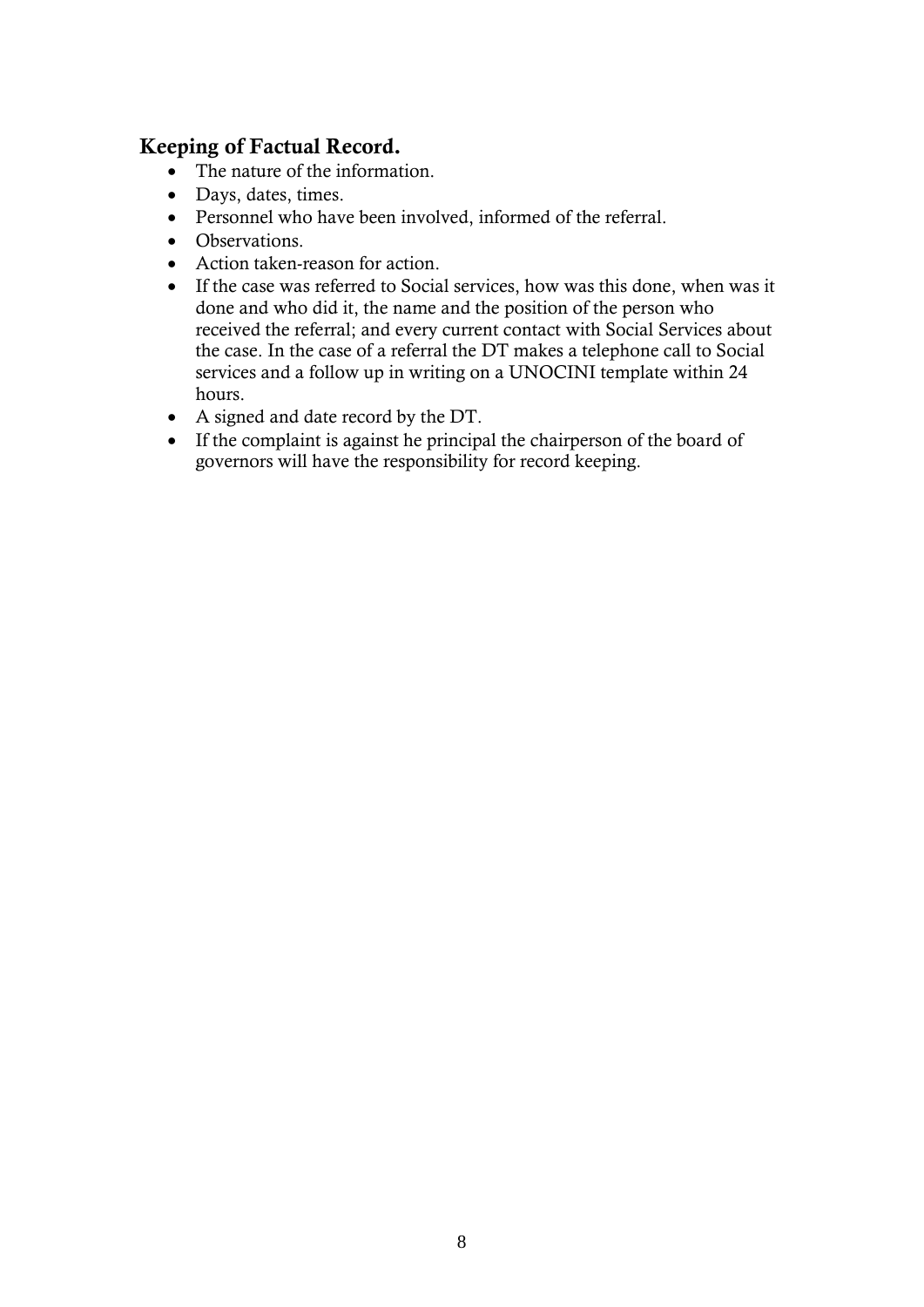## HOW A PARENT CAN MAKE A RAISE A CHILD PROTECION **CONCERN**

If a parent has a child protection concern they can follow the guide below:



At anytime, I can write or talk to a Social Worker or the Police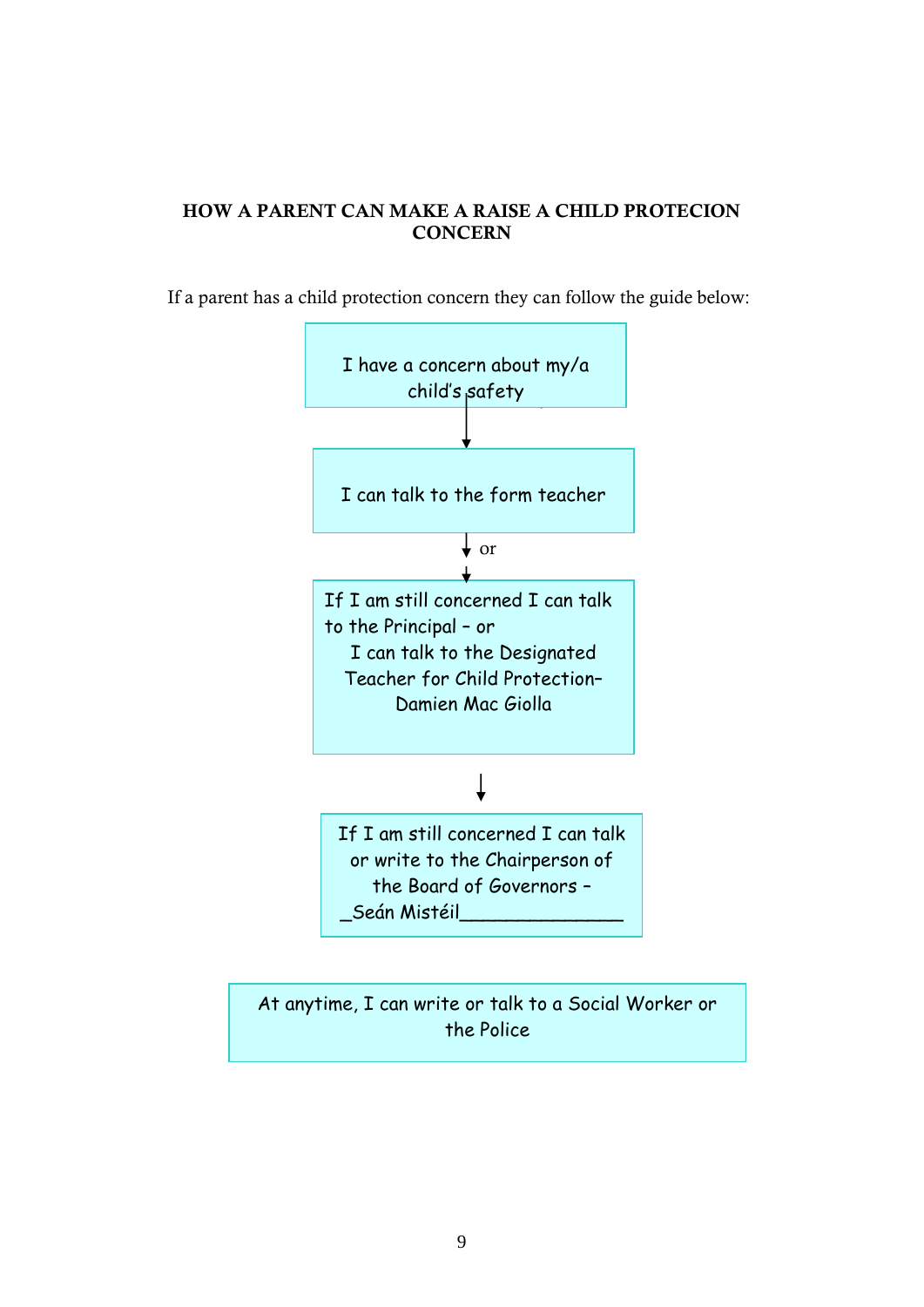#### PHYSICAL RESTRAINT

Our policy on physical restraint by staff is set out in a separate policy Pastoral Care in accordance with guidelines from BELB. It acknowledges that staff must only use physical intervention as a last resort, and that at all times it must be the minimal force necessary to prevent injury to another person. This is in line with the Team Teach training all staff have received from the BELB.

## THE PREVENTATIVE CURRICULUM

The staff of Coláiste Feirste recognise that children who are abused or witness violence may find it difficult to develop a sense of self worth. They may feel helplessness, humiliation and some sense of blame. The school may be the only stable, secure and predictable element in the lives of children at risk. When at school their behaviour maybe challenging or they maybe withdrawn.

Coláiste Feirste will endeavour to support the pupils who are exposed to risk of harm through supporting such pupils in accordance with his/her agreed protection plan.

Support for all pupils in the school in developing skills in self protection and developing confidence will be afforded as follows:

- The content of the curriculum, particularly Personal Development.
- The school ethos which promotes a positive supportive and secure environment and gives pupils a sense of being valued.
- The school behaviour policy which is aimed at supporting vulnerable pupils in the school. The school will ensure that pupils understand the difference between acceptable and unacceptable behaviours towards themselves and others
- Liaison with other agencies that support the pupil such as Social Services, Education Welfare Service, Educational Psychology, Helping Hands, PSNI and the school nurse.
- Posters throughout the school indicating who the DT and DDT are and what action pupils should take if they have any concerns
- A Child Protection display on main corridor of school.

#### THE INTERNET AND DIGITAL TECHNOLOGIES

Our policy on the internet and digital technologies is set out in a separate document (Online Safety) and is informed by DE guidance. It acknowledges the opportunities for learning as well as the risks attached to the internet and digital technologies. Specifically it addresses safeguarding issues that may arise in the use of the internet and digital technologies, eg bullying.

#### PHOTOGRAPHY AND IMAGES OF CHILDREN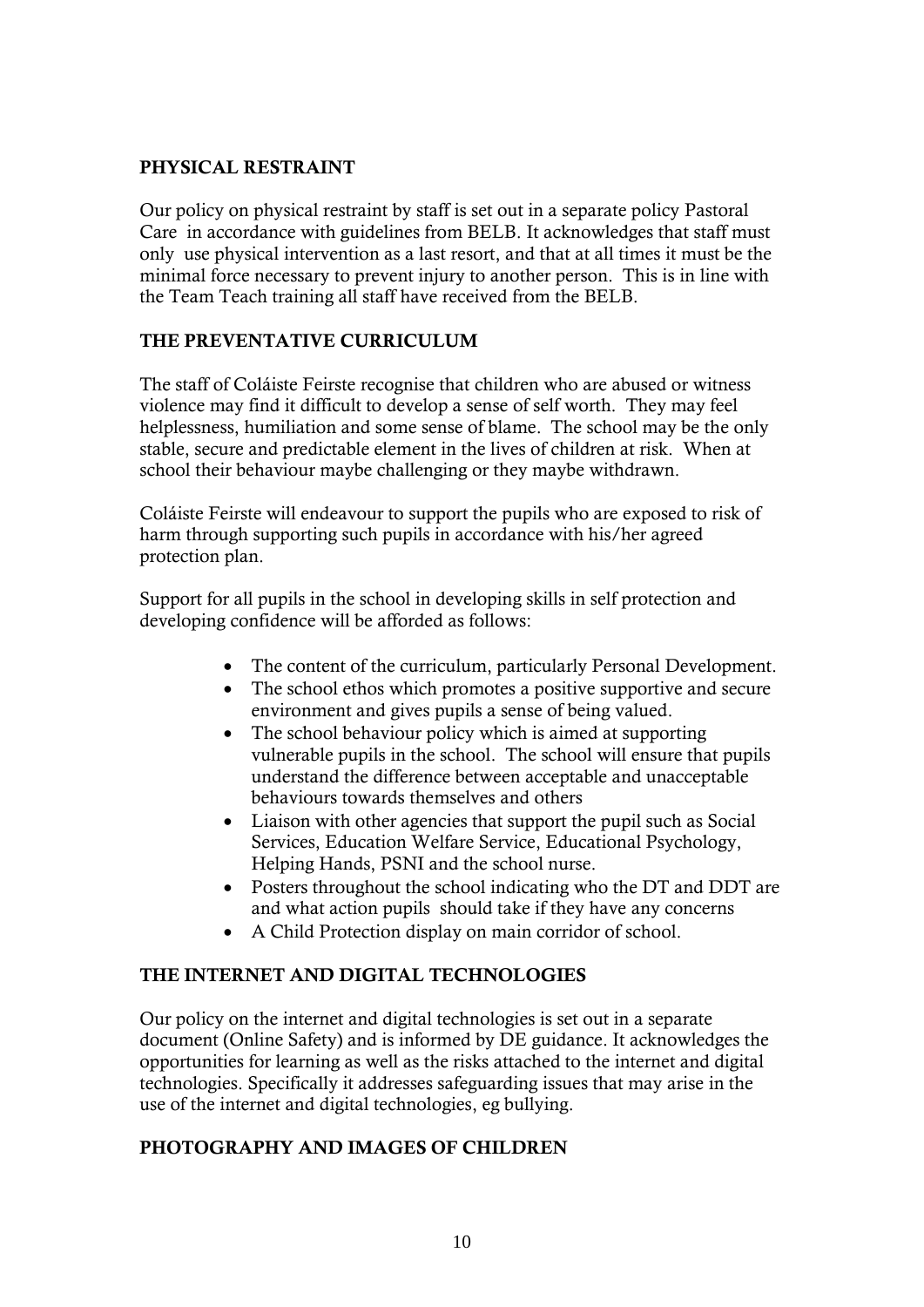All parents are asked for their consent for as to the use of photos and digital images of their child. This consent, when given, is deemed to last for the child's entire time at Colaiste Feirste. This is done when at an induction meeting with the parent when they are asked to sign the consent form. All photos and images are solely for school use.

#### EDUCATIONAL TRIPS / VISITS

Coláiste Feirste's child protectioin policy applies to all school trips. In the case of a residential, staff must consider any child protection issues when carrying out their risk assessment for the trip.

#### REVIEWING OUR CHID PROTECTION POLICY

The Child Protection Policy is reviewed on an annual basis in line with DE guidance and any necessary amendments carried out.

## COLÁISTE FEIRSTE'S VETTING PROCEDURES

The school's vetting processes are compliant with practice advised in DE circulars 2006/06, 2006/07, 2006/08 , 2006/09, and 2008/03 Copies of these circulars are available on the DE website: [www.deni.gov.uk](http://www.deni.gov.uk/)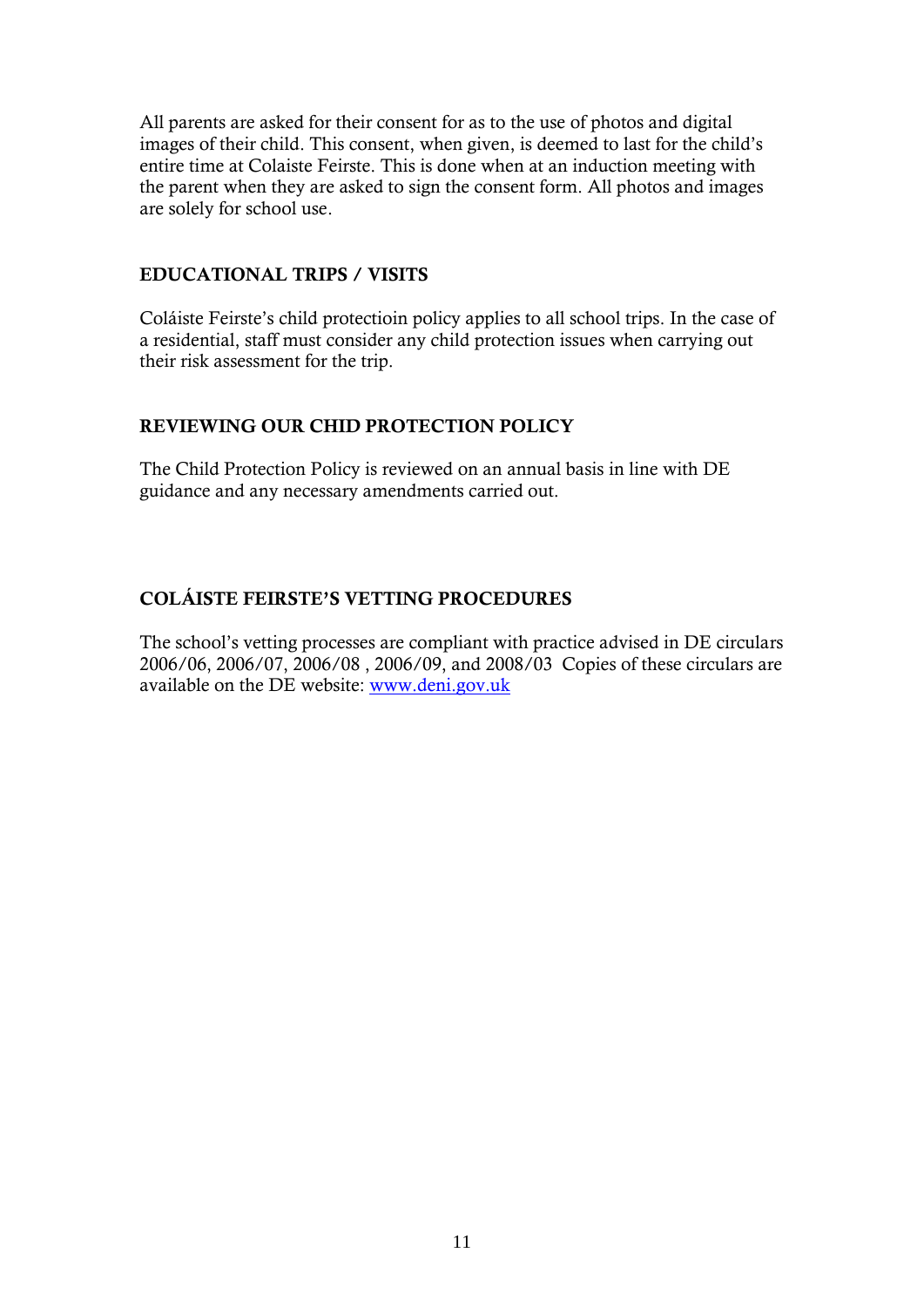#### Appendix 1

#### GUIDELINES FOR VOLUNTEERS AND EXTRA CURRICULAR PAID **WORKERS**

Volunteers and extra curricular paid workers have an important and beneficial role in supporting the work of teachers and other support staff in Coláiste Feirste and in contributing, by their efforts and initiative, to the life of the school.

It is essential however, that appropriate steps are taken, through screening and selection arrangements, to ensure that children are not placed at risk through allowing the unsupervised and unmanaged access of unsuitable adults to the school.

#### Who are a Volunteers and extra curricular paid workers?

Volunteers and extra curricular paid workersare an individuals who, subject to the satisfactory procedures below, either

- 1. Assumes duties in a school on a regular basis on more than two occasions or
- 2. is engaged by the school to accompany or assist in school visits or trips; residential activities or to undertake coaching in sports activities.

Formal arrangements as to selection and vetting should not be required for volunteers and extra curricular paid workers who are involved outside school hours and who do not have unsupervised contact with pupils. These would include fund raisers, people using school premises for meetings etc.

#### Use of Volunteers and extra curricular paid workers

There are three main categories into which the use of Volunteers and extra curricular paid workers might be grouped and to which guidance will apply:

- During school hours involving direct contact with Pupils
- Outside school hours involving direct contact with pupils
- During school hours but not usually involving direct contact with Pupils

#### Recruiting and Selecting Volunteers and extra curricular paid workers

The school may canvass for Volunteers and extra curricular paid workers or people may come forward to offer assistance at their own initiative. In many cases potential Volunteers and extra curricular paid workers may already be known to the school. Others may come forward from the local community.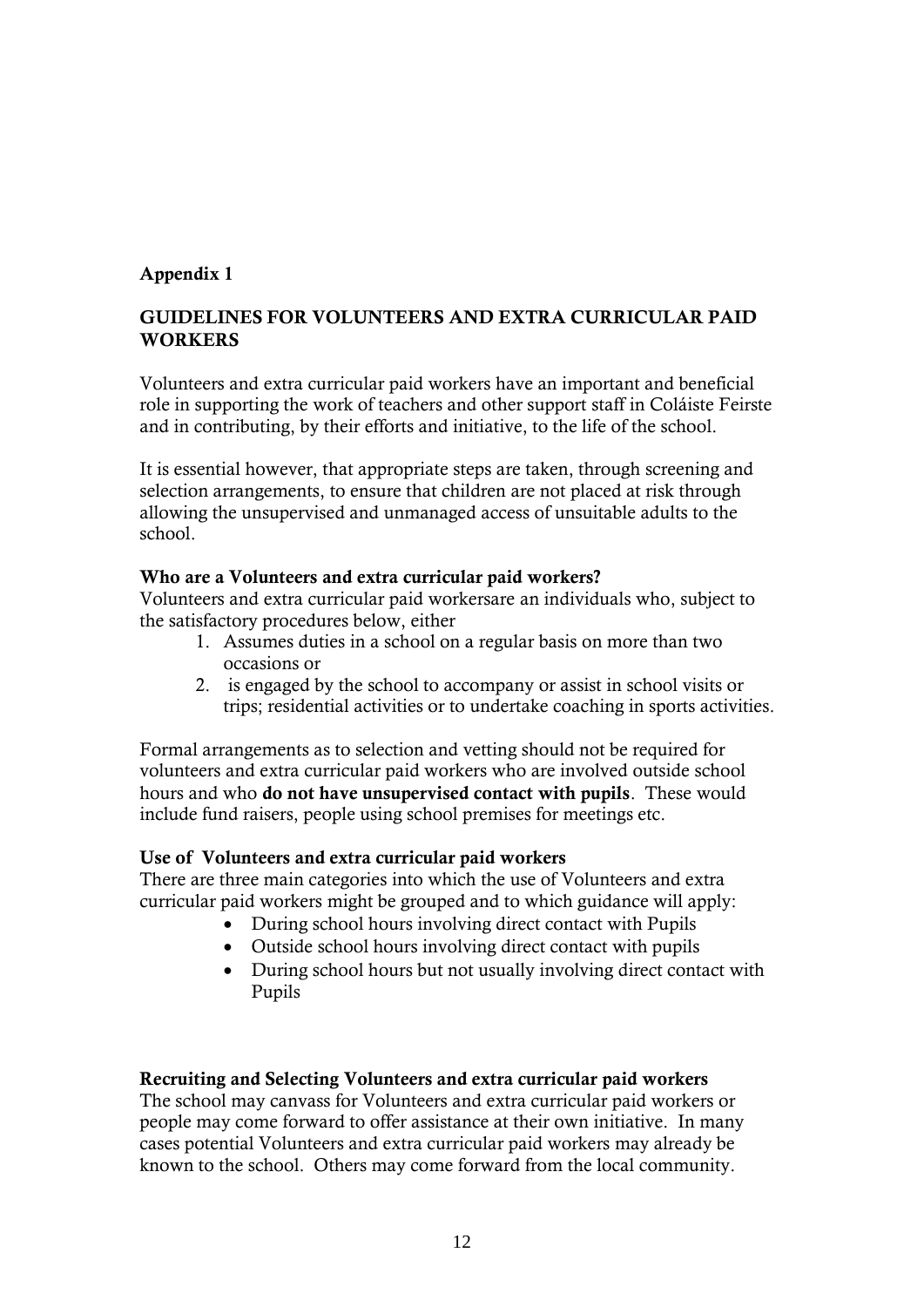Engagement of Volunteers and extra curricular paid workers is only undertaken with agreement of the Board of Governors.

#### Initial Appraisal.

#### In the case where Volunteers and extra curricular paid workers may be working with pupils unsupervised then the following

As a minimum requirement all potential Volunteers and extra curricular paid workers are asked to provide the following information:

- personal details
- qualifications and previous work with children
- Undergo an annual criminal record check through AccessNI (via Education Authority)
- Provide proof of a criminal record check through AccessNI (via **EA**
- or any other board only) been carried out within the previous 12 month period. Checks carried by other organisations other than a library board are not acceptable.

No individual will be admitted to the school as a Volunteer or extra curricular paid worker to work with pupils unsupervised until these basic steps have been completed and the results assessed.

#### Accepting Volunteers and extra curricular paid workers

Where the previous procedures have been followed as appropriate and the school is satisfied that:

- the volunteer or paid worker is a suitable person to have contact with the children and has the character, skills and experience t support the work of the school.
- well defined and worthwhile activities have been identified for the volunteer or paid worker to undertake and he/she is competent to undertake them;

the school will notify the individual that he/she has been accepted for duties in the school

#### The use of Volunteers and extra curricular paid workers

These are the fundamental principles observed when using volunteers:

- the purpose of the Volunteers and extra curricular paid workers is to assist staff, whether teaching or non-teaching. They are not used as substitutes either to cover activities normally undertaken by paid staff who are absent, or to release such staff to undertake other duties:
- Volunteers and extra curricular paid workers are not placed in a position of sole responsibility for the security of children, premises or equipment;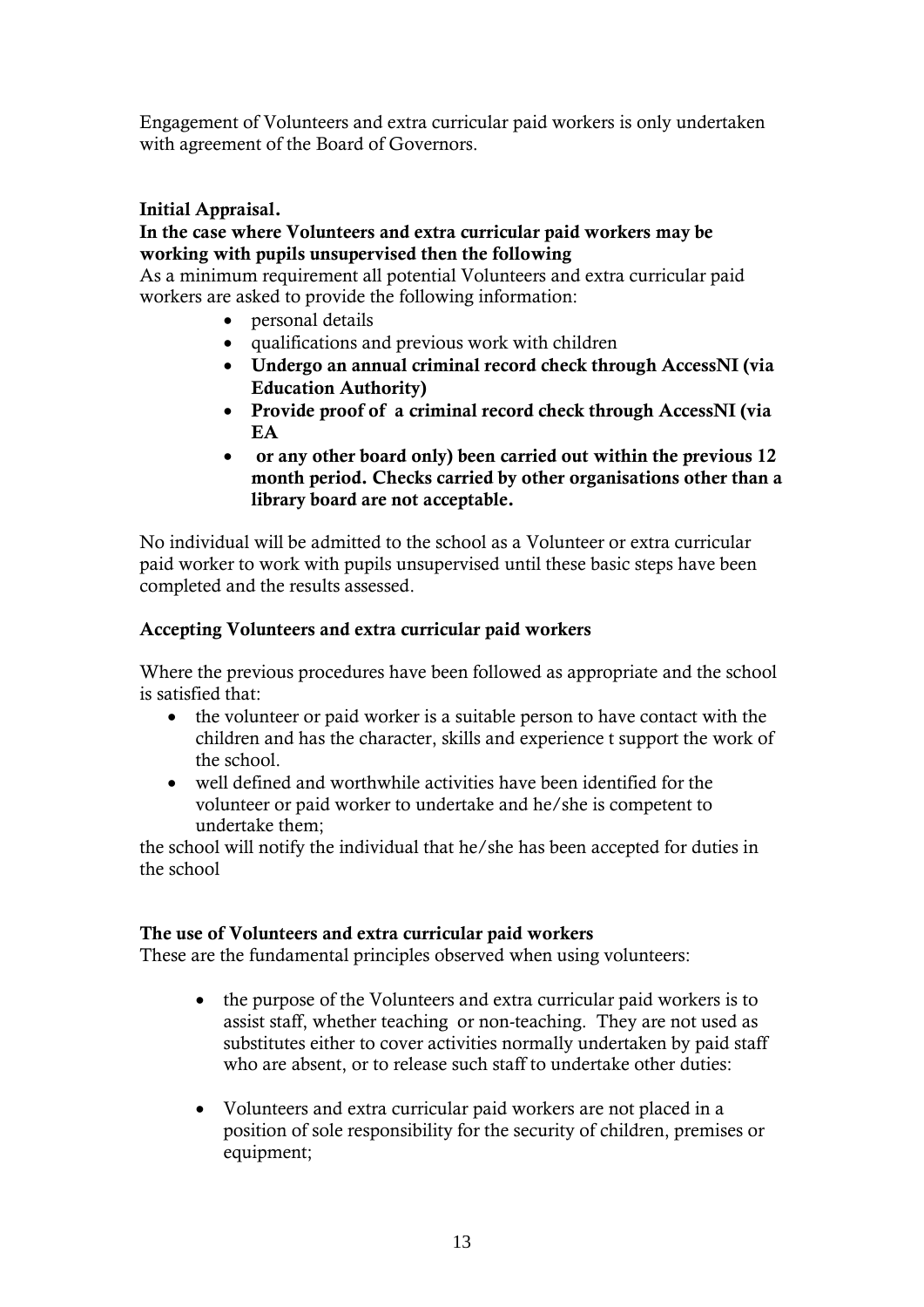- Volunteers and extra curricular paid workers should understand the tasks they are to undertake and receive appropriate training to enable them to perform these;
- Volunteers and extra curricular paid workers are only allocated duties after consultation and agreement with the teacher or other member of staff with whom the Volunteers and extra curricular paid workers will be closely involved. Teachers are not be placed under any pressure to accept aVolunteers and extra curricular paid workers in their classroom;
- Volunteers and extra curricular paid workers are not afforded access to records or other information relating to staff or pupils. An exception might be made where a child has a medical or other condition of which all those working with the pupil should be made aware, and where agreement of the parent has been sought.

#### Health and Safety Insurance

Volunteers are owed a duty of care under the requirements of Health and Safety Legislation. Coláiste Feirste therefore ensures that volunteers are treated no less favourably than paid employees in terms of Coláiste Feirste's obligations under the legislation.

#### Duration

Coláiste Feirste places a time limit on the period of the Volunteers and extra curricular paid workers' service. This is done where the work earmarked for the Volunteers and extra curricular paid workers is likely to be completed within a specific period. Where a volunteer's involvement is likely to be long term, the school advises the volunteer that he/she will be subject to a trial period, during which the Principal monitors the volunteer's effectiveness in contributing to the life and work of the school.

#### Information and Training

The school ensures that the Volunteers and extra curricular paid workers receive such information, guidance, preparation and where necessary, training to enable him/her to perform tasks effectively. As a minimum, Volunteers and extra curricular paid workers are briefed on:

- the policy of the school and the management authority in relation to pastoral care and child protection, including its behaviour/discipline policy, including rewards and sanctions, and the extent of the volunteer's authority within it; its child protection procedures
- Coláiste Feirste's Health and Safety Policy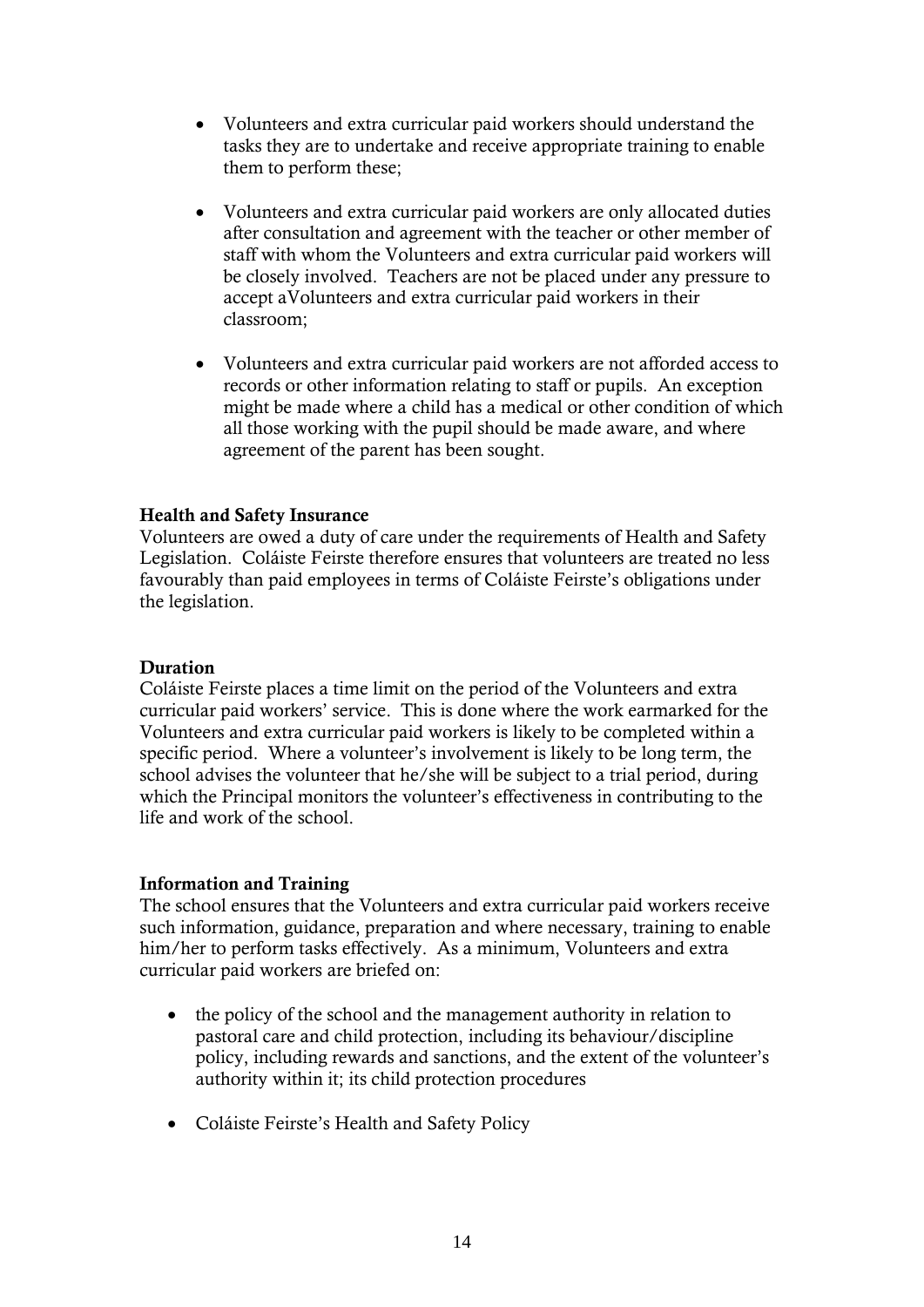Arrangements are made for the Volunteers and extra curricular paid workers to have a formal line of communication to the KS3/4 Co-ordinator or Vice Principal for reporting issues of concern or the welfare of the children in the school.

#### School Security

Coláiste Feirste has drawn on the advice from the guidance Document "Security and Personal Safety in Schools" 1997 to establish arrangements for the admission and supervision of Volunteers and extra curricular paid workers on school premises. Particular attention is drawn to:

- Visitors, Volunteers and extra curricular paid workers registering at the beginning of each visit
- Providing the visitor, Volunteers and extra curricular paid workers with a readily identifiable name badge or pass giving his/her name and status

The school ensures passes are surrendered at the end of each day and when the volunteers' involvement with the school comes to an end.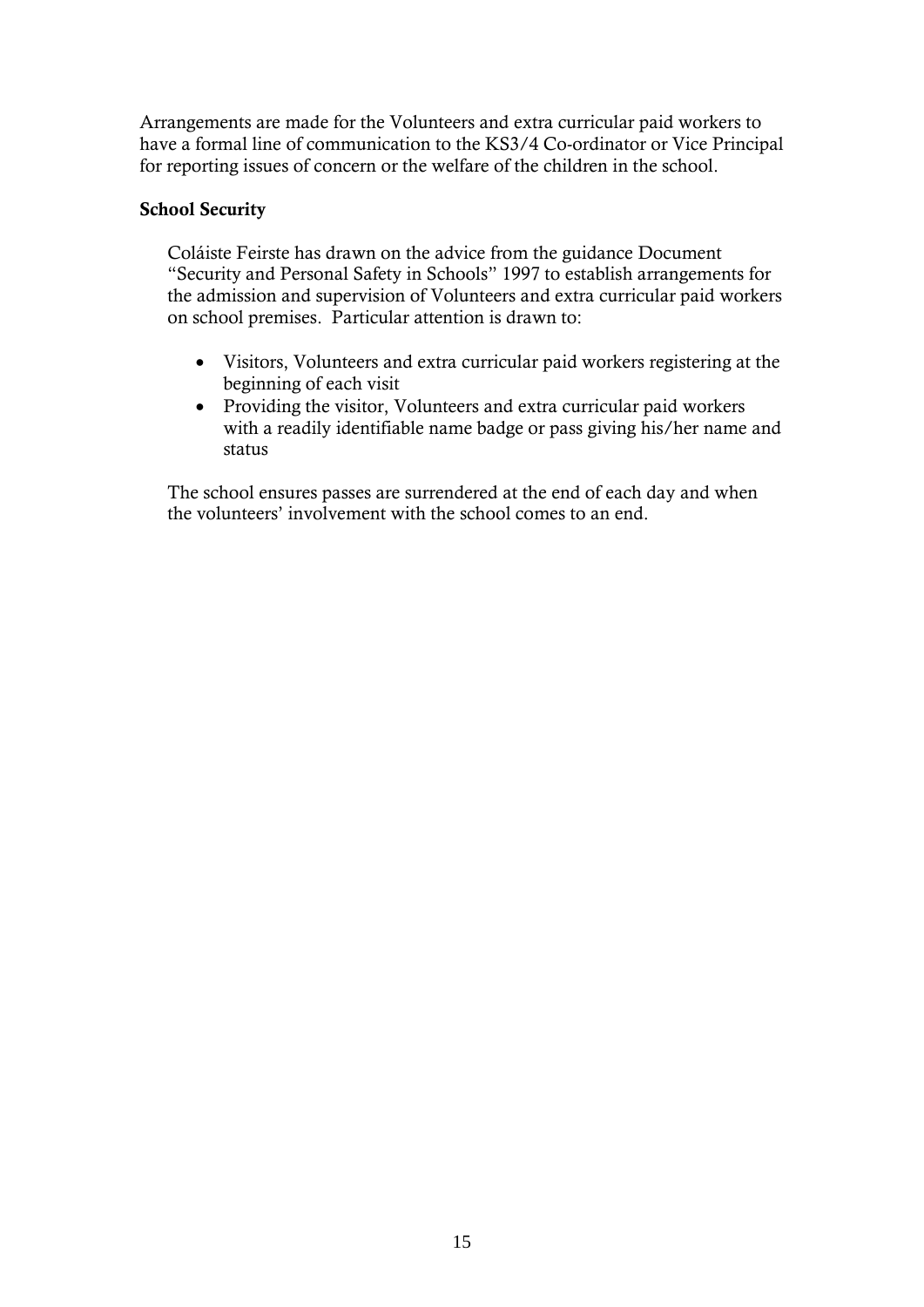#### Appendix 2

#### A CODE OF CONDUCT FOR ALL STAFF

(Pastoral Care in Schools CHILD PROTECTION 1999)

All staff and volunteers are aware of and have received a copy of our code of conduct. The Code is informed by guidance from DE.

This Code of Conduct is not intended to detract from the enriching experiences pupils at Coláiste Feirste gain from positive interaction with staff. It is intended to assist staff in respect of the complex issue of child abuse, by drawing attention to the areas of risk for staff and by offering guidance on prudent conduct.

#### 1. Private Meetings with Pupils

Staff should be aware of the dangers which may arise from private interviews with individual pupils. It is recognised that there are occasions when confidential interviews must take place. As far as possible, staff should conduct such interviews in a room with visual access, or with the door open.

Where such conditions cannot apply, staff are advised to ensure that another adult knows that the interview is taking place. It may be necessary to use a sign indicating that the room is in use, but it is not advisable to use signs prohibiting entry to the room.

Where possible another pupil or (preferably) another adult should be present or nearby during the interview, and the school should take active measures to facilitate this.

#### 2. Physical Contact with Pupils

As a general principle, staff are advised not to make unnecessary physical contact with pupils.

It is unrealistic and unnecessary, however to, to suggest that staff should touch pupils only in emergencies.

Staff should never touch a child who has clearly indicated that he/she is or would be, uncomfortable with such contact, unless it is necessary to protect the child, others or property from harm. Physical punishment is illegal, as is any form of physical response to misbehaviour, unless it is by way of necessary restraint.

Staff who administer first-aid to a pupil should ensure whenever possible that this is done in the presence of other children or another adult. *However, no member of staff should hesitate to provide first-aid in an emergency simply because another person is not present.*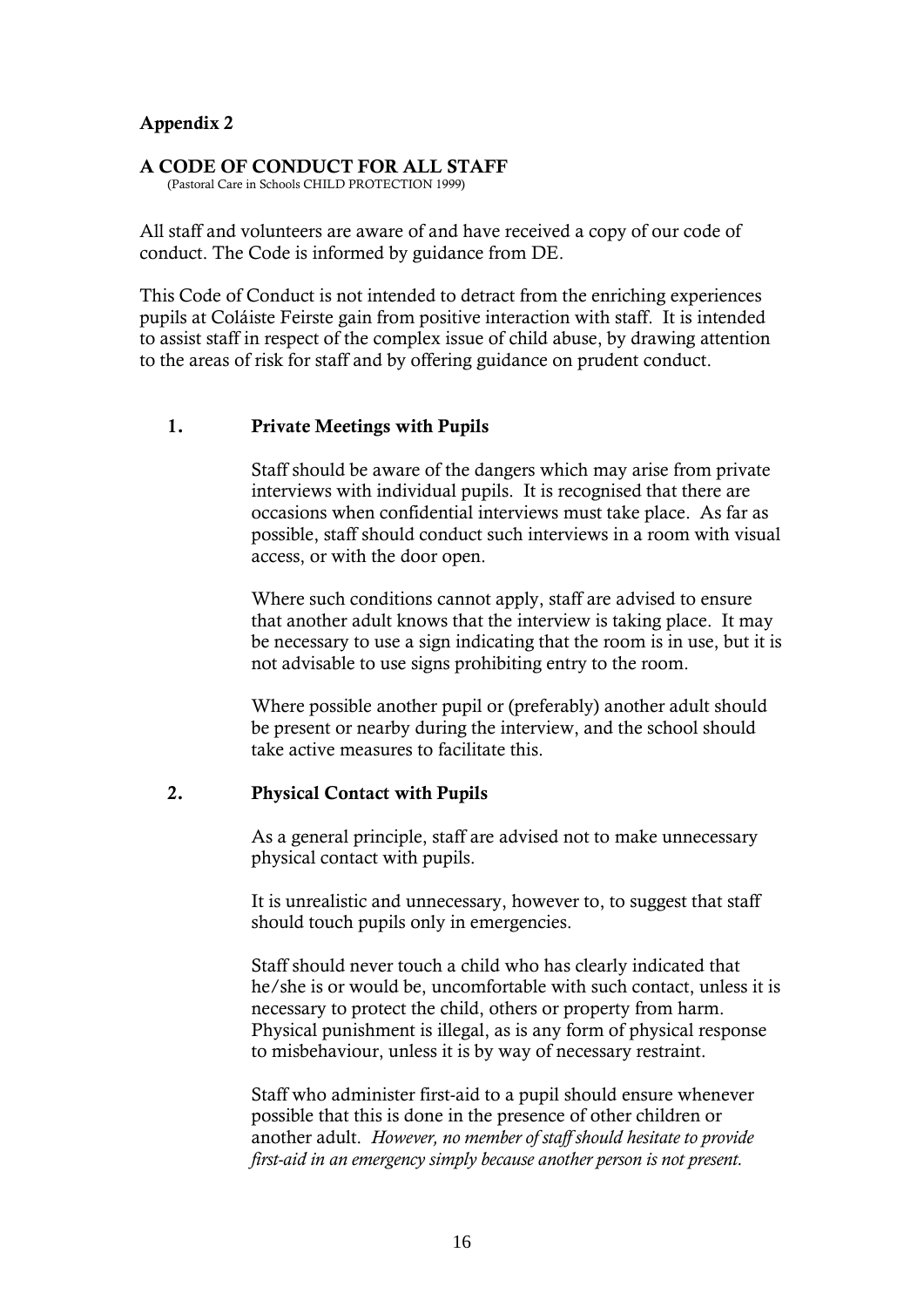Any physical contact which would be likely to be misinterpreted by the pupil, parent or other casual observer should be avoided.

Following any incident where a member of staff feels that his/her actions have been, or maybe, misconstrued, a written report of the incident should be submitted immediately to the Principal or Vice Principal.

Staff should be particularly careful when supervising pupils in a residential setting, or in approved out of school activities, where more informal relationships tend to be usual and where staff may be in proximity to pupils in circumstances very different from the normal school/work environment.

#### 3. Choice and Use of Teaching Materials

Teachers should avoid teaching materials, the choice of which might be misinterpreted and reflect upon the motives for the choice.

When using teaching materials of a sensitive nature a teacher should be aware of the danger that their application, either by pupils or by the teacher, might after the event be criticised.

If in doubt about the appropriateness of a particular teaching material, the teacher should consult with the Principal before using it.

#### 4. Relationships and Attitudes

Staff should ensure that their relationships with pupils are appropriate to the age, maturity and sex of the pupils, taking care that their conduct does not give rise to comment or speculation. Attitudes, demeanour and language all require care and thought, particularly when staff are dealing with adolescent boys and girls. Staff are aware that they are in a position of trust in relation to the children and young people at the school.

It would be impossible and inappropriate to lay down hard and fast rules to cover all circumstances in which staff interrelate with children and young people, or where opportunities for their conduct to be misconstrued might occur.

In all circumstances, employees' professional judgement will be exercised and for the vast majority of employees this Code of Conduct will serve only to confirm what has always been their practice.

From time to time, however, it is prudent for all staff to reappraise their teaching styles, relationships with children/young people and their manner and approach to individual children/young people, to ensure that they give no grounds for